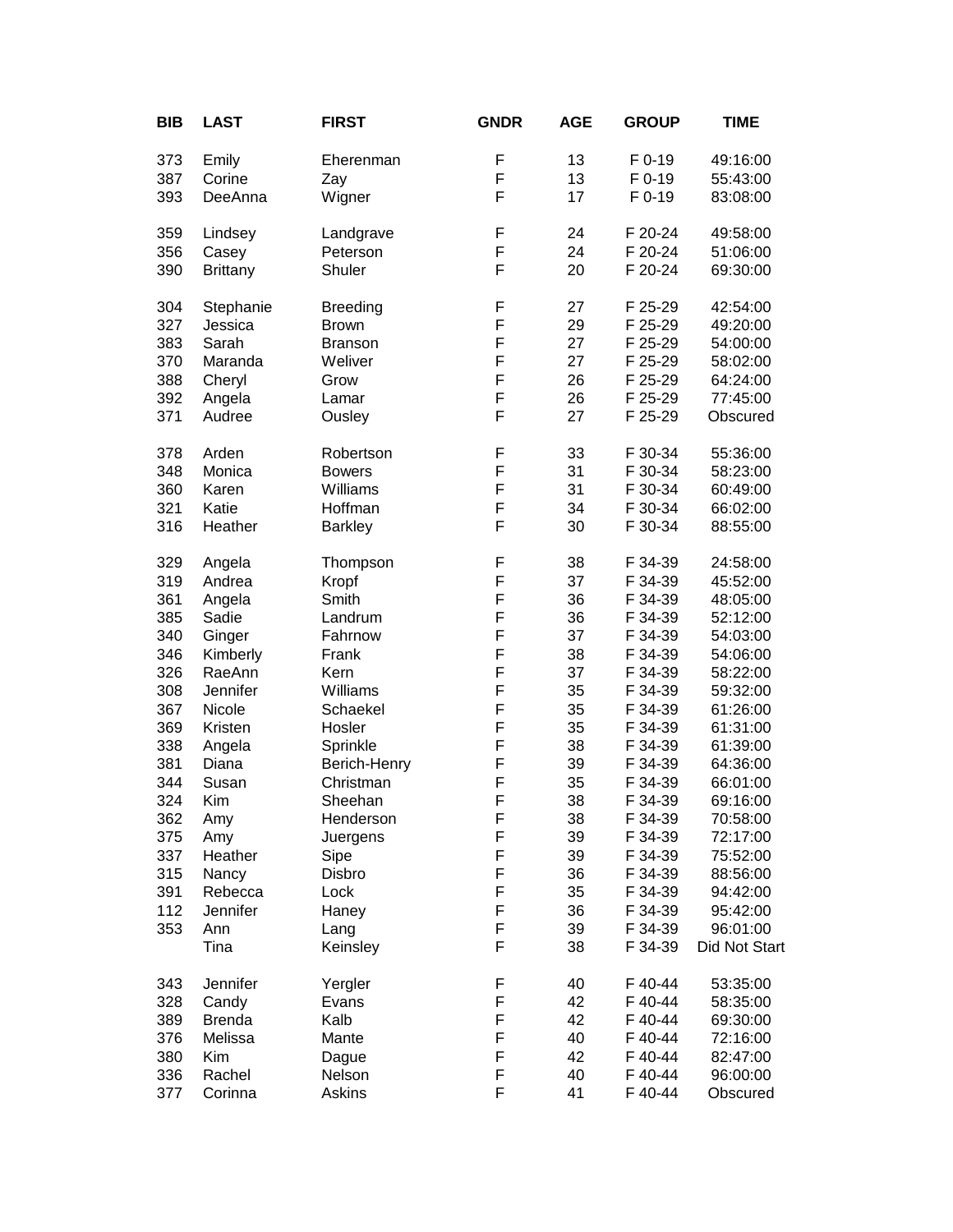| <b>BIB</b> | <b>LAST</b> | <b>FIRST</b>    | <b>GNDR</b> | <b>AGE</b> | <b>GROUP</b> | <b>TIME</b>   |
|------------|-------------|-----------------|-------------|------------|--------------|---------------|
| 382        | Nancy       | Meharg          | F           | 48         | F 44-49      | 27:04:00      |
| 317        | Janet       | Naish           | F           | 49         | F 44-49      | 85:48:00      |
|            | Chris       | Habegger        | F           | 47         | F 44-49      | Did Not Start |
| 300        | <b>Barb</b> | <b>Bowers</b>   | F           | 51         | F 50-54      | 68:04:00      |
| 309        | Pam         | Meyer           | F           | 54         | F 50-54      | 72:18:00      |
| 365        | Roxanne     | <b>Firks</b>    | F           | 52         | F 50-54      | 81:15:00      |
| 332        | Anita       | Altman          | F           | 51         | F 50-54      | 84:39:00      |
| 330        | Cathy       | Geyer           | F           | 50         | F 50-54      | 84:41:00      |
| 384        | Vicki       | Robertson       | F           | 52         | F 50-54      | Obscured      |
| 358        | Joni        | Wyatt           | F           | 56         | F 54-59      | 69:24:00      |
| 318        | Deb         | Overcash        | F           | 57         | F 54-59      | 94:38:00      |
| 323        | Jyl         | Strand          | F           | 60         | F 60-69      | 61:26:00      |
| 331        | Patti       | Fritz           | F           | 60         | F 60-69      | 84:40:00      |
| 334        | Karen       | Kohr            | F           | 61         | F 60-69      | 96:00:00      |
| 355        | JoAnn       | Woodward        | F           | 69         | F 60-69      | 96:01:00      |
| 306        | Javier      | Fernandez       | M           | 16         | M 0-19       | 41:13:00      |
| 342        | Matthew     | VerBryck        | M           | 24         | M 20-24      | 58:51:00      |
| 114        | Michael     | Estleman        | M           | 26         | M 25-29      | 38:13:00      |
| 335        | Jeff        | LaMaster        | M           | 28         | M 25-29      | 41:32:00      |
| 368        | Shane       | <b>Burge</b>    | M           | 29         | M 25-29      | 44:26:00      |
| 111        | Josh        | Maple           | M           | 33         | M 30-34      | 33:29:00      |
| 313        | <b>Nick</b> | Stoffer         | M           | 32         | M 30-34      | 36:15:00      |
| 379        | Jason       | Robertson       | M           | 31         | M 30-34      | 42:51:00      |
| 320        | Jake        | Gensic          | M           | 32         | M 30-34      | 44:38:00      |
| 117        | Jeff        | Johanningsmeier | M           | 31         | M 30-34      | 48:20:00      |
| 354        | Nate        | Olson           | M           | 33         | M 30-34      | 50:33:00      |
| 110        | Travis      | Robuck          | M           | 34         | M 30-34      | 52:14:00      |
| 394        | Kyle        | <b>Ness</b>     | M           | 31         | M 30-34      | 54:06:00      |
| 339        | Justin      | Wall            | M           | 33         | M 30-34      | 71:42:00      |
|            | Tim         | Geary           | M           | 32         | M 30-34      | Obscured      |
| 307        | Corey       | Williams        | M           | 36         | M 35-39      | 39:35:00      |
| 310        | Rob         | Marucci         | M           | 39         | M 35-39      | 44:26:00      |
| 314        | Chris       | Colpaert        | M           | 39         | M 35-39      | 46:48:00      |
| 364        | Scott       | Draughn         | M           | 37         | M 35-39      | 50:51:00      |
| 350        | Sean        | Nolan           | M           | 37         | M 35-39      | 64:35:00      |